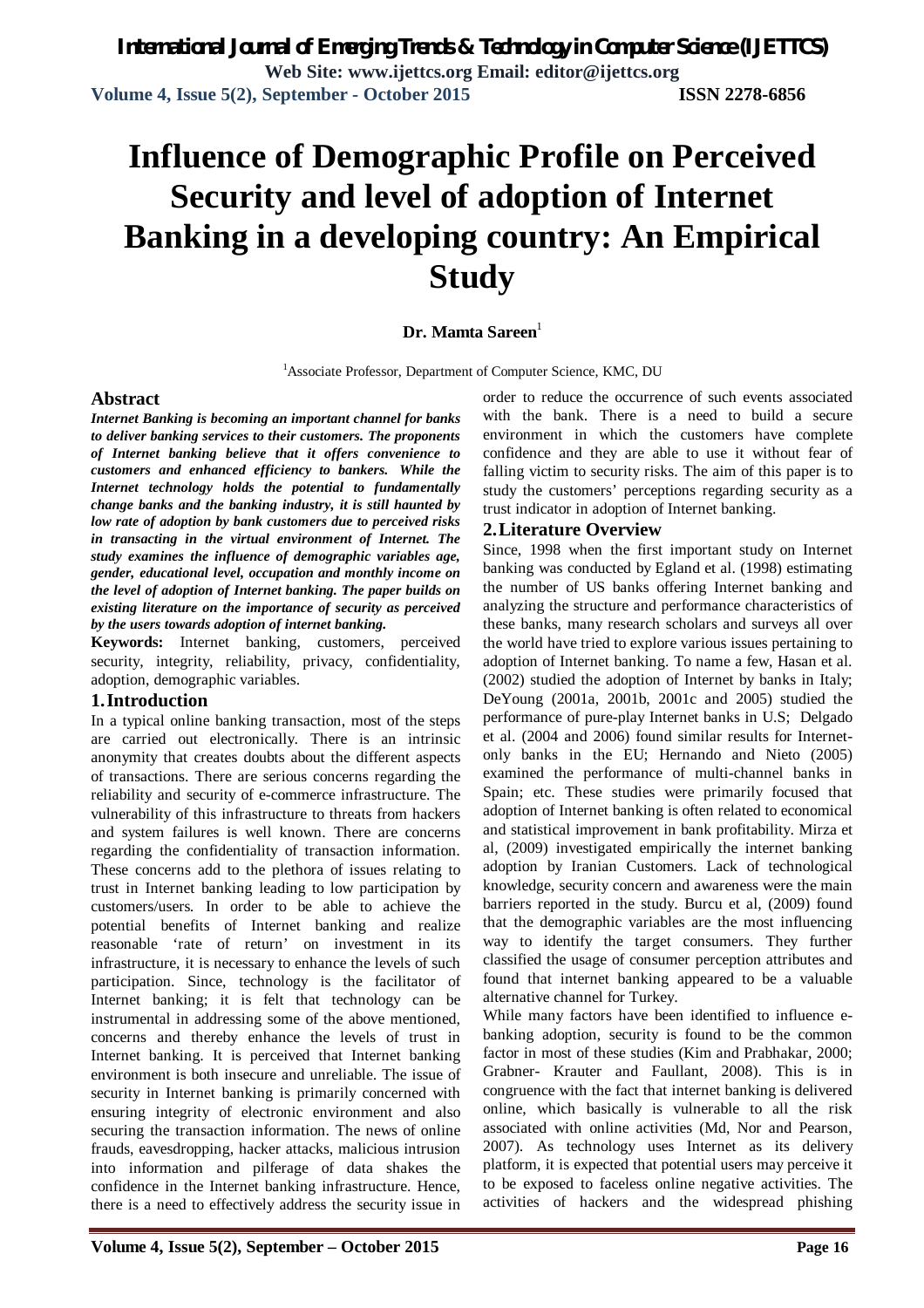# **Volume 4, Issue 5(2), September - October 2015 ISSN 2278-6856**

websites, for instance, have highlighted the perceived unsafe nature of the Internet and these have been frequently projected in the media and also on the banks websites. These indirectly have affected consumers' perceptions regarding security of the online technology and services, including e-banking.

Studies have often stated that security and privacy have a direct and significant effect on consumer trust in the online banking context (Casalo et al., 2007). When people have the confidence and assurance about the absolute privacy and security related with the Internet banking then certainly it induces them for future transaction using the same system. The issue of security is among the most critical obstruction for the acceptance of online banking (Laforet and Li, 2005). Manzano et al. (2008) stated that perceived risk consists of security, privacy, performance and social factors, and have strong bearing on Internet banking adoption.

Though a number of studies have been conducted regarding adoption of Internet banking, most of these studies have been focused only on factors affection the adoption of Internet banking. Only a few studies could be traced that comprehensively focus on trust inducing security issues of Internet banking. Further, there seems to be a dearth of literature specific to adoption of Internet banking in developing countries like India. Most developing countries suffer from low penetration of banking and Internet banking is being viewed as an instrument of achieving financial inclusion. These countries also suffer from weak IT infrastructure and low levels of IT skills. This coupled with weak regulatory framework makes the Internet banking user more vulnerable that creates impediments in the adoption of Internet banking. This paper makes a modest attempt to find a relationship between various demographic profiles of the users of Internet banking and their respective level of adoption particularly in the context of developing countries.

# **3.Sample Selection**

For the purpose of study, a survey of Internet banking users of leading banks of India was conducted. Convenient sampling was used to select the respondents belonging to different age groups and of different educational background. A structured questionnaire was given to these respondents in advance either personally or through email so that they have understood the questions before they were approached for responses. The questionnaire and items were modified based on the feedback from a pilot study group. The questionnaire consisted of closed questions. The answers for the question set were represented by the Likert scale, allowing the respondents to select the level of impact the objectives referred to had on their adoption to internet banking. This enabled scoring the replies and quantification of the research findings. The respondents belonging to different cities like Delhi, Gurgaon, Noida, Mumbai, Pune, Chennai, Hyderabad, Bangalore, Chandigarh, Dehra Dun, etc. constituted the sample. In total 107 completed responses were received. The main aim behind the survey was to get

the perceptions of the user regarding the service quality offered by the bank and various components of security like integrity, confidentiality, privacy, authorization and structural assurances. However, the scope of the present paper is limited to only to two constructs namely integrity and reliability and privacy and confidentiality. The aim of the paper is to explore their relationship with the demographic profile. This would give us a glimpse on the general perception of the users of internet banking and their expectations from the services provided by the banks. The descriptive statistics of the respondents' demographic characteristics were analyzed and presented in Table 1. As can be observed, the sample was fairly diversified in respect of the attributes identified. The number of the male respondents (56%) and female respondents (44%) are comparable which can account to an impartial feedback from both perspectives. The age group of the respondents ranged from 20 years to more than 40 years. As is clear from the table, there is comparable distribution of sample in all the age groups. People falling under the age group of 25-35 years are most technology savvy and hence almost half of the respondents fell in this category. About one third of the sample constituted of people between 35-40 years. These constituted the working class and hence Internet banking users either by choice or by force.

**Table 1:** Descriptive Statistics

| Demographic        |                      | <b>Frequency</b> | Percen |
|--------------------|----------------------|------------------|--------|
| profile            |                      |                  | t.     |
| <b>Sex</b>         | Female               | 46               | 44     |
|                    | Male                 | 61               | 56     |
| Age                | $<$ 25yrs            | 10               | 10     |
|                    | 25-30yrs             | 25               | 24     |
|                    | 30 - 35 yrs          | 26               | 25     |
|                    | 35-40yrs             | 11               | 10     |
|                    | $>40$ yrs            | 35               | 31     |
| Occupation         | Pvt Sector           | 37               | 34.6   |
|                    | Govt. Sector         | 43               | 40.2   |
|                    | <b>Bank Employee</b> | 6                | 5.6    |
|                    | Professional/Self    | 18               | 16.8   |
|                    | Employed             |                  |        |
|                    | Non-Earning          | 3                | 2.8    |
| <b>Educational</b> | Graduate or less     | 22               | 20.5   |
| Qualification      | Post Graduate        | 38               | 35.5   |
|                    | Professional         | 47               | 44     |
|                    | Degree               |                  |        |
| <b>Monthly</b>     | $<$ Rs. 50,000       | 52               | 48.6   |
| <b>Income</b>      | Rs.50,000            | 44               | 41.1   |
|                    | Rs.1,00,000          |                  |        |
|                    | $>$ Rs.1,00,000      | 11               | 10.3   |

In regard to the occupation, care was taken to involve respondents from all walks of profession like private sector employees, government sector employees, bank employees, business professionals, etc. Another group as 'non-earning group' was also included that mainly comprised of students and home makers who were Internet banking users. About 40% of the respondents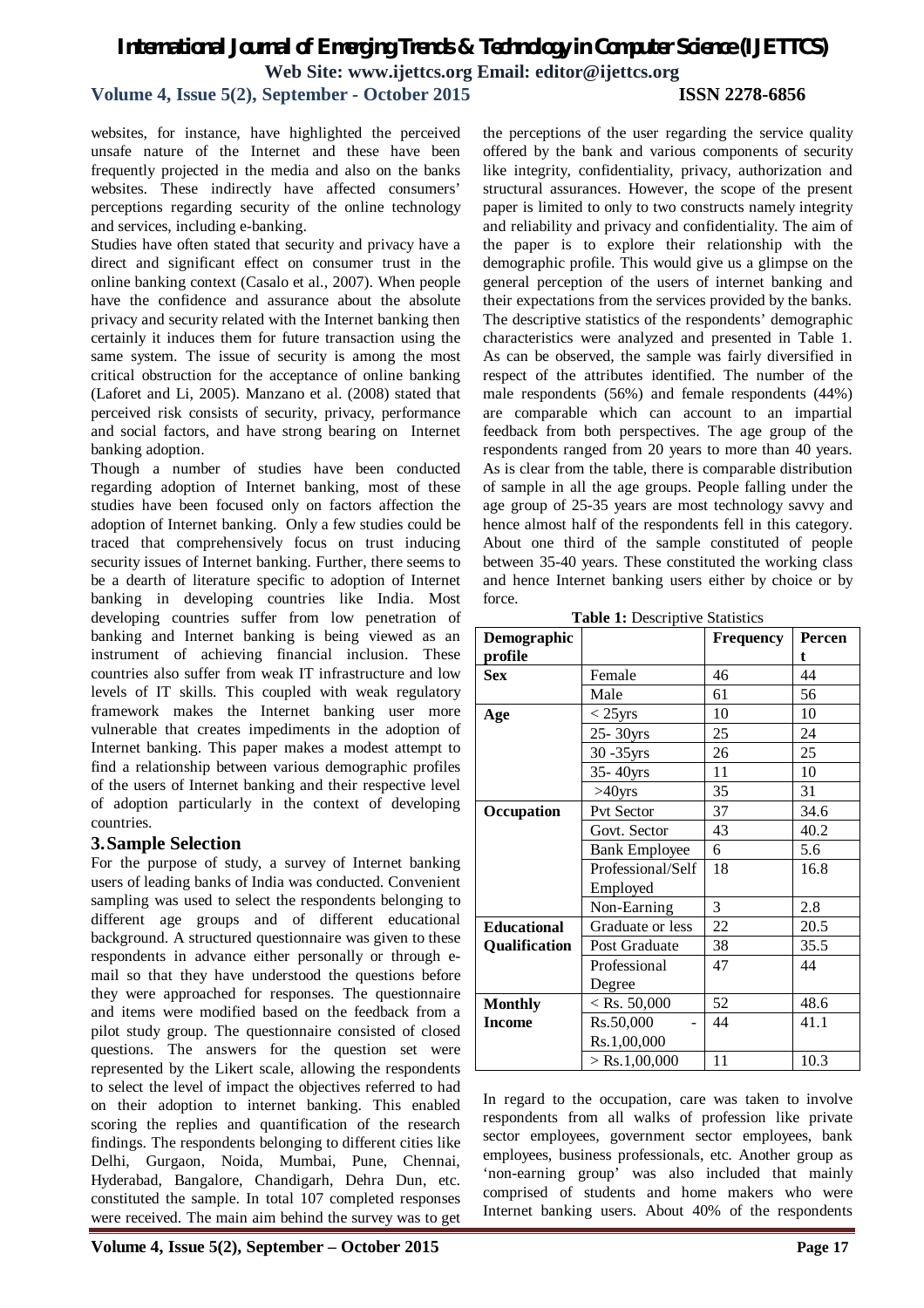*International Journal of Emerging Trends & Technology in Computer Science (IJETTCS)*

**Web Site: www.ijettcs.org Email: editor@ijettcs.org** 

**Volume 4, Issue 5(2), September - October 2015 ISSN 2278-6856**

were government employees, 35% were private sector employees and 17% were self employed professionals. This amounted to an almost unbiased sampling.

# **4.Operationalization of the Constructs**

#### **4.1 Adoption of Internet banking**

Adoption is the acceptance and continued use of a product, service or idea (Rogers 1983). TAM (Davis et al., 1989) model suggests that adoption behavior of customer is determined by the intention to use a particular system. Adoption of internet banking not only helps in reducing costs and improving competitiveness but also helps bank's ability to retain the existing customer base and also to increase it by attracting new customers (Guriting and Ndubisi, 2006; Gerrard and Cunningham, 2003; Rotchanakitmnuai and Speece, 2003; Akinci et al., 2004). Since all of the respondents in the survey were users of Internet banking, however, it was found that the level of its adoption varied. though Internet banking offer various services like: balance enquiry, cheque/statement/draft requisition, utility payments, online shopping, electronic fund transfer or EFT trading etc., yet users limit their usage to basic rudimentary level. Such low level of adoption cannot be actually specified as true adoption of technology. The aim of the present study is to analyze the factors that are mainly responsible for such varying level of adoption of Internet banking. For this, the respondents were asked to specify their extent of usage of Internet banking and based on the varying response rates received; the respondents were then classified under 3 levels of adoption namely high, medium and low.

## **4.2 Integrity and Reliability**

During and after exchange of information, the content should remain unchanged and should be tamper free. This covers both accidental and intentional damage to information data (Grandison & Sloman, 2000). Ally & Toleman (2005), state integrity ensures that messages that are not created, modified, interception or deleted by unauthorised people. The information required by users should be accessible when required by them. This ensures that the system is reliable (Maijala, 2004) and authorized personnel can access the services of an application within a desired time frame (Knorr & Röhrig, 2000). The constructs taken by the study regarding integrity and reliability are extracted from the literature review and the table 2 illustrates the same. This table also indicates the contribution of the author.

|  | Table 2: Constructs for Integrity and Reliability |  |  |  |  |
|--|---------------------------------------------------|--|--|--|--|
|--|---------------------------------------------------|--|--|--|--|

| You believe that the transaction is secure | Schneider  |
|--------------------------------------------|------------|
|                                            | 1998:      |
| You believe that transaction information   | New Item   |
| will not be altered during<br>the          |            |
| transmission                               |            |
| You believe that transaction information   | Yousafzai, |
| will not be lost during an online session  | 2009       |
| You believe that your Internet banking     | Chellappa  |
| transaction information will reach the     | (2003)     |
| target bank account only                   |            |

#### **4.3 Privacy and Confidentiality**

Confidentiality is the assurance that the communication between the user/customer and the service provider would not accessible to any other third party (Suh & Han, 2003). It also means to prevent any unauthorized access of information (Knorr & Röhrig, 2000). Hence, confidentiality not only includes confidentiality of information that is passed over the network during communication but the confidentiality of information that is stored at different locations (Maijala, 2004).

Privacy, though considered by some researchers a separate issue from that of security (Mukherjee & Nath, 2003), has been included by many as part of the security objectives (Nilsson et al., 2005; Patton, 2004). From a customer's perspective, security and privacy may not be discrete concepts, and in most circumstances, security would imply privacy (Suh & Han, 2003). Privacy is defined as the need to guarantee that the customer information is not accessible to unauthorized users and is not misused

|  |  |  | Table 3: Constructs for Privacy and Confidentiality |
|--|--|--|-----------------------------------------------------|
|--|--|--|-----------------------------------------------------|

| You believe that your Internet banking   | Chellappa |
|------------------------------------------|-----------|
| transaction information will be used     | (2003)    |
| only for the purpose of the purpose of   |           |
| requisite transaction only.              |           |
| You believe that your Internet banking   | Chellappa |
| transaction information will be shared   | (2003)    |
| with others only with your consent       |           |
| other than regulatory authorities (ITax) |           |
| While being a user of Internet banking,  | Chellappa |
| you believe that you control the use of  | (2003)    |
| your information available to the bank   |           |
| You believe that your Internet banking   | Chellappa |
| transaction information will be used     | (2003)    |
| only for the purpose of the purpose of   |           |
| requisite transaction only.              |           |

## **5.Data Analysis**

Perception of security is described as a subjective belief of a user that their communication with the systems is protected from all potential threats (Ally & Toleman, 2005). Perceived security can either give the customers confidence to continue interactions with their bank accounts and transact online or can inhibit them from doing so (Ally & Toleman, 2005; Suh & Han, 2003). In Liao & Cheung (2002)'s study, perceived security was rated to be of high importance by users of online banking systems. Perceived security is hypothesized by the author to be influenced by various components that have the potential to affect the user's perception regarding adoption of Internet banking. These components are a) Integrity and Reliability; b)Privacy and Confidentiality; c) Authentication and Authorization; d) Structural Assurances; and e) Security practices. Although, the author had conducted a survey had asked the respondents their perceptions regarding the importance of these components and presence of them in their banking sites, yet the scope of present paper is limited to the first two constructs only. The paper makes a modest attempt to find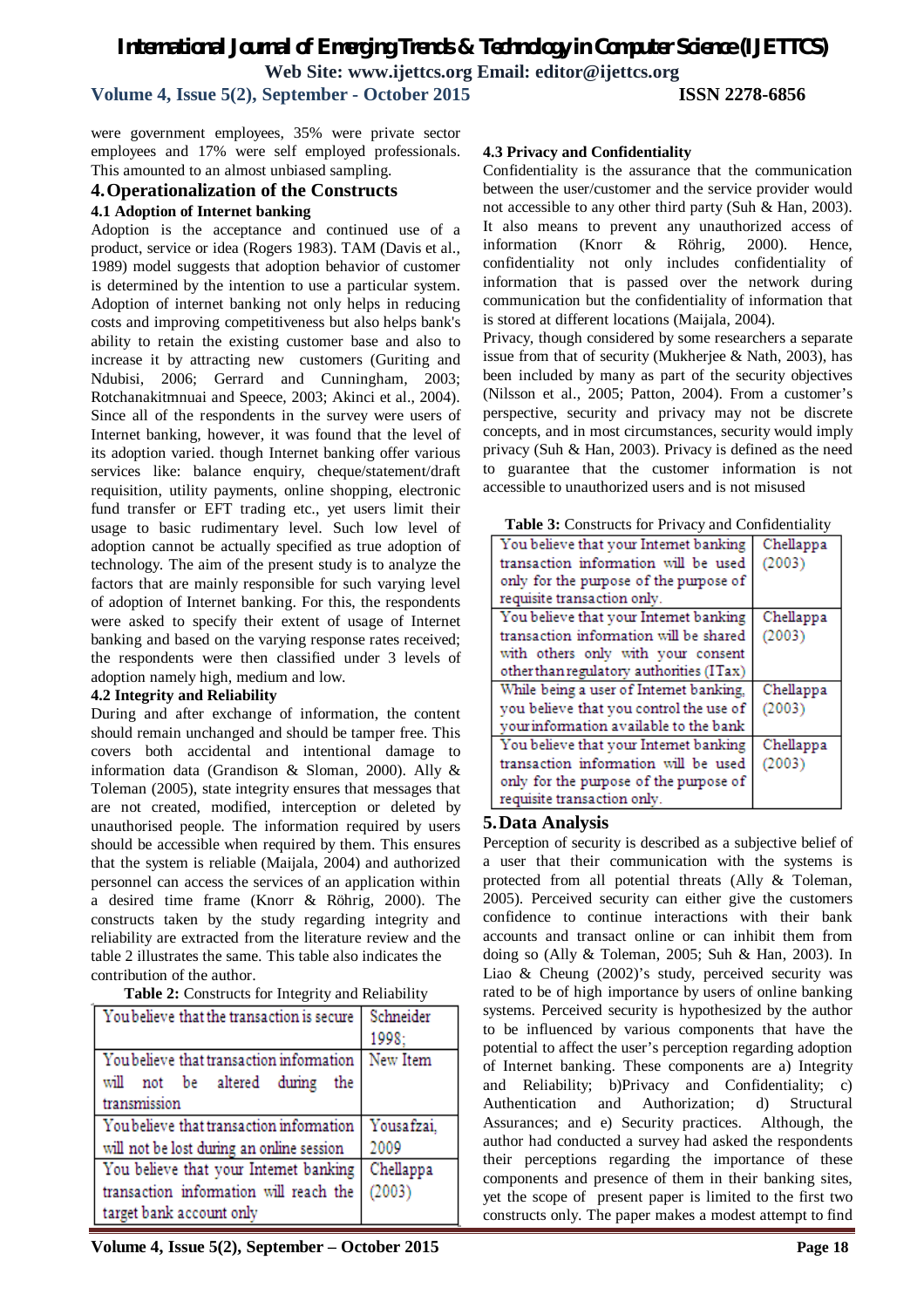**Volume 4, Issue 5(2), September - October 2015 ISSN 2278-6856**

the relation of these two components of security with the level of adoption and the demographic profile of the respondents. These perceptions were taken in the form of Likert scales ranging from strongly agree to the importance and presence in the site to could not find the presence or indifferent of its importance to strongly disagree with the importance or absolute non existence of its presence in the banking site.

#### **5.1 Integrity and Reliability**

Integrity has been included by the study as one of the components of perceived security as it ensures that the online transactions made by the user can not be created, modified, interception or deleted by any unauthorised people. It also ensures that the information required by users should be accessible when required by them. When this component is related with the level of adoption of Internet banking, it is found that the respondents with high level of adoption strongly agree that banking site ensure integrity and reliability of information. None of the respondents with high level of usage disagreed to this fact. Further, the only 5% of the respondents with medium level of adoption disagreed to the presence of this component of security.

**Table 5:** Integrity and Reliability & Level of Adoption

| Level<br>of | Agree & | Indifferent | Not     |
|-------------|---------|-------------|---------|
| adoption    | Present |             | present |
| Low         | 47.6%   | 47.6%       | 4.8%    |
| Medium      | 63.0%   | 31.5%       | 5.6%    |
| High        | 96.9%   | 3.1%        | Nil     |
| Total       | 70 1%   | 26.2%       | 3.7%    |

Note: level of adoption :  $\chi^2 = 23.118$  (df = 6); Phi = 0.465; Cramer's  $V = 0.329$ ;

The statistical tests also support the above analysis. This would imply that there definitely exist a relationship between integrity and reliability of the site with the level of adoption of Internet banking. Further, this study made an attempt to find the relationship of this component with the demographic profile of the respondent.

**Table 6:** Integrity and Reliability and Demographic

| Demographic<br>Indifferent<br>Not present<br>Agree and<br>profile<br>Present<br><b>Integrity and Reliability and Gender</b><br>Male<br>37.7%<br>57.4%<br>4.9%<br>Female<br>87.0%<br>2.2%<br>10.9%<br>Total<br>70.1%<br>26.2%<br>3.7%<br>Integrity and Reliability and Age<br>$25vrs$<br>70.0%<br>0.0%<br>30.0%<br>25-30vrs<br>52.0%<br>40.0%<br>8.0%<br>30-35vrs<br>76.9%<br>19.2%<br>3.8%<br>$35 - 40$ vrs<br>90.9%<br>9.1%<br>0.0%<br>$>40$ vrs<br>25.7%<br>71.4%<br>2.9%<br>Total<br>26.2%<br>3.7%<br>70.1%<br>Integrity and Reliability and occupation<br>Pyt Sector<br>70.3%<br>27.0%<br>2.7%<br>Govt. Sector<br>83.7%<br>14.0%<br>2.3%<br>Bank Emp.<br>0.0%<br>100.0%<br>0.0%<br>Self Emp.<br>61.1%<br>11.1%<br>27.8%<br>Non-Earning<br>66.7%<br>33.3%<br>0.0%<br>Total<br>70.1%<br>26.2%<br>3.7%<br><b>Integrity and Reliability and Education</b><br>Grad or less<br>63.6%<br>36.4%<br>Nil<br>Post Graduate<br>57.9%<br>5.3%<br>36.8%<br>Professional<br>12.8%<br>4.3%<br>83.0%<br>Total<br>70.1%<br>26.2%<br>3.7%<br>Integrity and Reliability and Monthly Income<br>$<$ Rs. 50,000<br>69.2%<br>28.8%<br>1.9%<br>Rs.50,000<br>Rs.1,00,000<br>70.5%<br>22.7%<br>6.8%<br>$>$ Rs.1,00,000<br>72.7%<br>27.3%<br>0.0%<br>Total<br>70.1%<br>26.2%<br>3.7% |  |  | . |  |  |
|--------------------------------------------------------------------------------------------------------------------------------------------------------------------------------------------------------------------------------------------------------------------------------------------------------------------------------------------------------------------------------------------------------------------------------------------------------------------------------------------------------------------------------------------------------------------------------------------------------------------------------------------------------------------------------------------------------------------------------------------------------------------------------------------------------------------------------------------------------------------------------------------------------------------------------------------------------------------------------------------------------------------------------------------------------------------------------------------------------------------------------------------------------------------------------------------------------------------------------------------------------------|--|--|---|--|--|
|                                                                                                                                                                                                                                                                                                                                                                                                                                                                                                                                                                                                                                                                                                                                                                                                                                                                                                                                                                                                                                                                                                                                                                                                                                                              |  |  |   |  |  |
|                                                                                                                                                                                                                                                                                                                                                                                                                                                                                                                                                                                                                                                                                                                                                                                                                                                                                                                                                                                                                                                                                                                                                                                                                                                              |  |  |   |  |  |
|                                                                                                                                                                                                                                                                                                                                                                                                                                                                                                                                                                                                                                                                                                                                                                                                                                                                                                                                                                                                                                                                                                                                                                                                                                                              |  |  |   |  |  |
|                                                                                                                                                                                                                                                                                                                                                                                                                                                                                                                                                                                                                                                                                                                                                                                                                                                                                                                                                                                                                                                                                                                                                                                                                                                              |  |  |   |  |  |
|                                                                                                                                                                                                                                                                                                                                                                                                                                                                                                                                                                                                                                                                                                                                                                                                                                                                                                                                                                                                                                                                                                                                                                                                                                                              |  |  |   |  |  |
|                                                                                                                                                                                                                                                                                                                                                                                                                                                                                                                                                                                                                                                                                                                                                                                                                                                                                                                                                                                                                                                                                                                                                                                                                                                              |  |  |   |  |  |
|                                                                                                                                                                                                                                                                                                                                                                                                                                                                                                                                                                                                                                                                                                                                                                                                                                                                                                                                                                                                                                                                                                                                                                                                                                                              |  |  |   |  |  |
|                                                                                                                                                                                                                                                                                                                                                                                                                                                                                                                                                                                                                                                                                                                                                                                                                                                                                                                                                                                                                                                                                                                                                                                                                                                              |  |  |   |  |  |
|                                                                                                                                                                                                                                                                                                                                                                                                                                                                                                                                                                                                                                                                                                                                                                                                                                                                                                                                                                                                                                                                                                                                                                                                                                                              |  |  |   |  |  |
|                                                                                                                                                                                                                                                                                                                                                                                                                                                                                                                                                                                                                                                                                                                                                                                                                                                                                                                                                                                                                                                                                                                                                                                                                                                              |  |  |   |  |  |
|                                                                                                                                                                                                                                                                                                                                                                                                                                                                                                                                                                                                                                                                                                                                                                                                                                                                                                                                                                                                                                                                                                                                                                                                                                                              |  |  |   |  |  |
|                                                                                                                                                                                                                                                                                                                                                                                                                                                                                                                                                                                                                                                                                                                                                                                                                                                                                                                                                                                                                                                                                                                                                                                                                                                              |  |  |   |  |  |
|                                                                                                                                                                                                                                                                                                                                                                                                                                                                                                                                                                                                                                                                                                                                                                                                                                                                                                                                                                                                                                                                                                                                                                                                                                                              |  |  |   |  |  |
|                                                                                                                                                                                                                                                                                                                                                                                                                                                                                                                                                                                                                                                                                                                                                                                                                                                                                                                                                                                                                                                                                                                                                                                                                                                              |  |  |   |  |  |
|                                                                                                                                                                                                                                                                                                                                                                                                                                                                                                                                                                                                                                                                                                                                                                                                                                                                                                                                                                                                                                                                                                                                                                                                                                                              |  |  |   |  |  |
|                                                                                                                                                                                                                                                                                                                                                                                                                                                                                                                                                                                                                                                                                                                                                                                                                                                                                                                                                                                                                                                                                                                                                                                                                                                              |  |  |   |  |  |
|                                                                                                                                                                                                                                                                                                                                                                                                                                                                                                                                                                                                                                                                                                                                                                                                                                                                                                                                                                                                                                                                                                                                                                                                                                                              |  |  |   |  |  |
|                                                                                                                                                                                                                                                                                                                                                                                                                                                                                                                                                                                                                                                                                                                                                                                                                                                                                                                                                                                                                                                                                                                                                                                                                                                              |  |  |   |  |  |
|                                                                                                                                                                                                                                                                                                                                                                                                                                                                                                                                                                                                                                                                                                                                                                                                                                                                                                                                                                                                                                                                                                                                                                                                                                                              |  |  |   |  |  |
|                                                                                                                                                                                                                                                                                                                                                                                                                                                                                                                                                                                                                                                                                                                                                                                                                                                                                                                                                                                                                                                                                                                                                                                                                                                              |  |  |   |  |  |
|                                                                                                                                                                                                                                                                                                                                                                                                                                                                                                                                                                                                                                                                                                                                                                                                                                                                                                                                                                                                                                                                                                                                                                                                                                                              |  |  |   |  |  |
|                                                                                                                                                                                                                                                                                                                                                                                                                                                                                                                                                                                                                                                                                                                                                                                                                                                                                                                                                                                                                                                                                                                                                                                                                                                              |  |  |   |  |  |
|                                                                                                                                                                                                                                                                                                                                                                                                                                                                                                                                                                                                                                                                                                                                                                                                                                                                                                                                                                                                                                                                                                                                                                                                                                                              |  |  |   |  |  |
|                                                                                                                                                                                                                                                                                                                                                                                                                                                                                                                                                                                                                                                                                                                                                                                                                                                                                                                                                                                                                                                                                                                                                                                                                                                              |  |  |   |  |  |
|                                                                                                                                                                                                                                                                                                                                                                                                                                                                                                                                                                                                                                                                                                                                                                                                                                                                                                                                                                                                                                                                                                                                                                                                                                                              |  |  |   |  |  |
|                                                                                                                                                                                                                                                                                                                                                                                                                                                                                                                                                                                                                                                                                                                                                                                                                                                                                                                                                                                                                                                                                                                                                                                                                                                              |  |  |   |  |  |
|                                                                                                                                                                                                                                                                                                                                                                                                                                                                                                                                                                                                                                                                                                                                                                                                                                                                                                                                                                                                                                                                                                                                                                                                                                                              |  |  |   |  |  |
|                                                                                                                                                                                                                                                                                                                                                                                                                                                                                                                                                                                                                                                                                                                                                                                                                                                                                                                                                                                                                                                                                                                                                                                                                                                              |  |  |   |  |  |
|                                                                                                                                                                                                                                                                                                                                                                                                                                                                                                                                                                                                                                                                                                                                                                                                                                                                                                                                                                                                                                                                                                                                                                                                                                                              |  |  |   |  |  |
|                                                                                                                                                                                                                                                                                                                                                                                                                                                                                                                                                                                                                                                                                                                                                                                                                                                                                                                                                                                                                                                                                                                                                                                                                                                              |  |  |   |  |  |
|                                                                                                                                                                                                                                                                                                                                                                                                                                                                                                                                                                                                                                                                                                                                                                                                                                                                                                                                                                                                                                                                                                                                                                                                                                                              |  |  |   |  |  |

Note: Gen.:  $\chi^2$  = 4.419 (4); Phi = 0.203; Cramer's V = 0.203; Edu qual:  $\chi^2 = 18.763$  (4); Phi = 0.419; Cramer's V = 0.242; Age:  $\chi^2$  = 9.457 (4); Phi = 0.297; Cramer's V = 0.288; Occup.:  $\chi^2$  = 30.014 (4); Phi = 0.530; Cramer's V = 0.172; Mon. Income:  $\chi^2 = 4.521$  (4); Phi = 0.206; Cramer's V = 0.145; As can be seen from the Table 6, when Integrity and reliability component was related with the demographic profile of the respondents, the gender seems to be not much affecting this component. This is in contrast with earlier studies that have found that there is a difference between the males and females in using various types of technology (Burke, 2002). This study found that males and females in almost comparable percentages fell into different levels of adoption implying that both the genders equally perceive the importance and presence of this component of security.

In addition, earlier studies indicated income to potentially exert a strong effect on the adoption and diffusion of technology (Venkatesh and Morris, 2000). When this study related this component of perceived security with monthly income of the respondents, the results indicated that respondents with higher income group are aware of this component and strongly agree to the presence and importance of integrity and reliability component to secure the online bank transactions.

The analysis of the data regarding education of the respondents was in alignment with the earlier findings that education plays a significant role as education affects positively the individual's level of Internet literacy (Burke, 2002). This study also found that most of the respondents with high level of adoption regarding Internet banking had higher level of literacy and were well educated in technology so as to understand the importance of the reliability and integrity of data and the need for banks to ensure this component for their e-service.

## **5.2 Privacy and Confidentiality**

Privacy and confidentiality of the system assures the user that no third party can have access to their personal information without their consent. Also, it assures the user that the bank, that has got certain information about the users which is highly personal, will not use it for any other purpose, than the purpose already stated, without their consent. When this component of security was related with the level of adoption of the respondents, it was found that respondents with high level of usage were found to either strongly agree or agree to the importance and presence of this component of security. Those respondents with high level of adoption of Internet banking had acquired such level only after the assurances indicated by the presence of various security mechanisms that ensures the privacy and confidentiality of the web site. During the informal talk, some of the respondents revealed that they were apprehensive of any leakage of occurring regarding their information and hence restricted their online transactions to bare minimum there by falling under low level of adoption of Internet banking.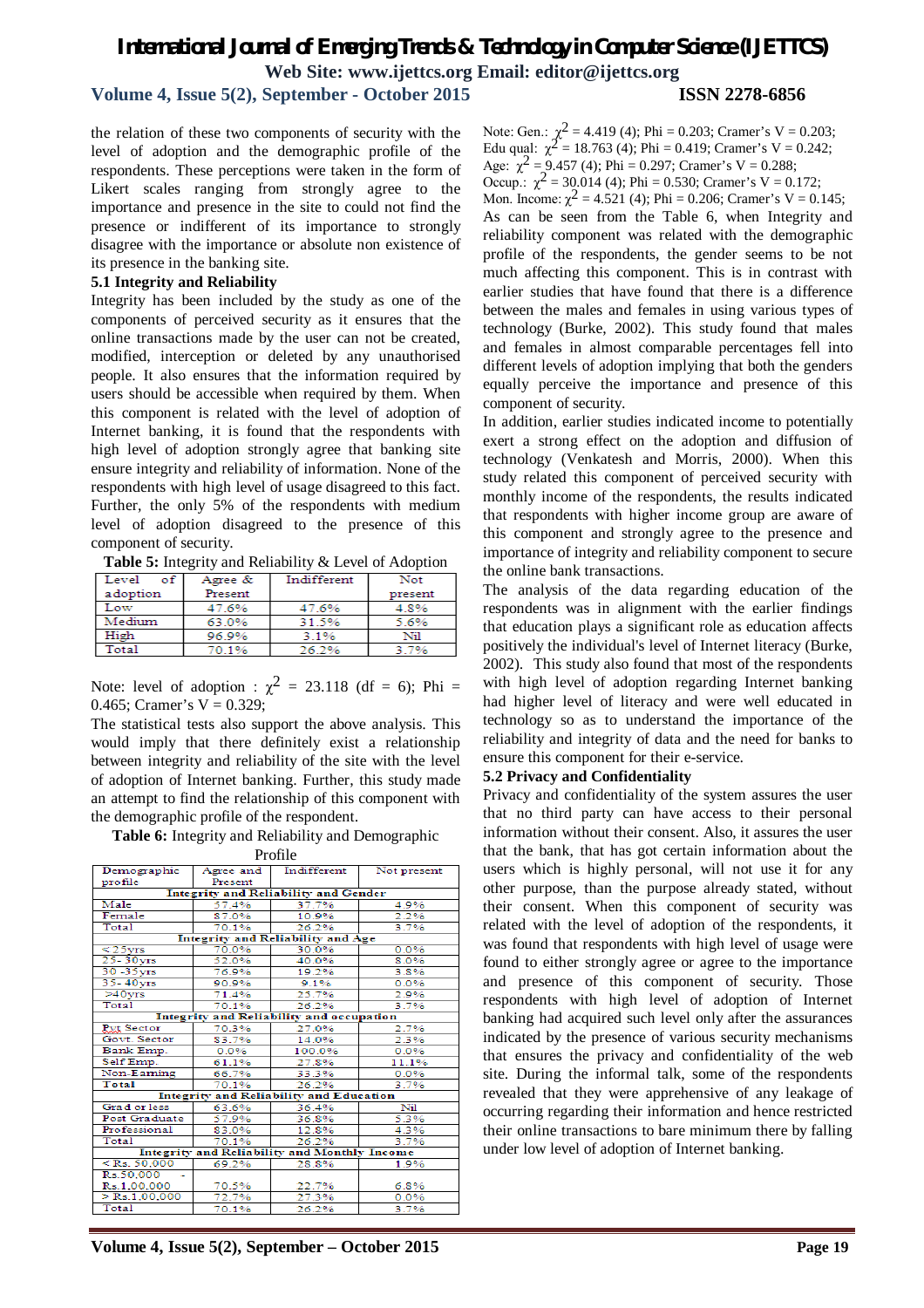# **Volume 4, Issue 5(2), September - October 2015 ISSN 2278-6856**

|  | <b>Table 7:</b> Privacy and Confidentiality & Level of |  |
|--|--------------------------------------------------------|--|
|  | A dontion                                              |  |

| Augund             |         |             |         |  |  |
|--------------------|---------|-------------|---------|--|--|
| $\circ$ f<br>Level | Agree & | Indifferent | Not     |  |  |
| adoption           | Present |             | present |  |  |
| Low                | 47.6%   | 47.6%       | 4.8%    |  |  |
| Medium             | 63.0%   | 31.5%       | 5.6%    |  |  |
| High               | 96.9%   | 3.1%        | Nil     |  |  |
| Total              | 70.1%   | 26.2%       | 3.7%    |  |  |
|                    |         |             |         |  |  |

Note: level of adoption :  $\chi^2$  = 29.411 (df = 6); Phi = 0.534; Cramer's  $V = 0.371$ ; Kendall's tau-b= 0.375

This would imply that banks need to give adequate assurances to the users regarding the privacy and confidentiality of both the information stored and the online transactions so as to enhance their levels of assurances and there by their level of adoption of Internet banking. The study attempted to find the relation of this perception regarding security with the demographic profile of the respondents.

**Table 8:** Privacy and Confidentiality and Demographic Profile

| Demo profile                                   | Agree and                                  | Indifferent | <b>Not</b> |  |  |  |
|------------------------------------------------|--------------------------------------------|-------------|------------|--|--|--|
|                                                | Present                                    |             | present    |  |  |  |
| <b>Privacy and Confidentiality and Gender</b>  |                                            |             |            |  |  |  |
| Male                                           | 42.6%                                      | 47.5%       | 9.8%       |  |  |  |
| Female                                         | 56.5%                                      | 34.8%       | 8.7%       |  |  |  |
| Total                                          | 48.6%                                      | 42.1%       | 9.3%       |  |  |  |
|                                                | Privacy and Confidentiality and Age        |             |            |  |  |  |
| $\leq 25$ vrs                                  | 30.0%                                      | 50.0%       | 20.0%      |  |  |  |
| $25 - 30$ vrs                                  | 40.0%                                      | 48.0%       | 12.0%      |  |  |  |
| $30 - 35$ vrs                                  | 61.5%                                      | 26.9%       | 11.5%      |  |  |  |
| $35 - 40$ vrs                                  | 81.8%                                      | 18.2%       | 0.0%       |  |  |  |
| $>40$ vrs                                      | 40.0%                                      | 54.3%       | 5.7%       |  |  |  |
| Total                                          | 48.6%                                      | 42.1%       | 9.3%       |  |  |  |
|                                                | Privacy and Confidentiality and Occupation |             |            |  |  |  |
| Pyt Sector                                     | 67.6%                                      | 24.3%       | 8.1%       |  |  |  |
| Govt. Sector                                   | 46.5%                                      | 46.5%       | 7.0%       |  |  |  |
| <b>Bank Emp</b>                                | 16.7%                                      | 66.7%       | 16.7%      |  |  |  |
| Professional/Sel                               |                                            |             |            |  |  |  |
| f Employed                                     | 22.2%                                      | 61.1%       | 16.7%      |  |  |  |
| Non-Earning                                    |                                            |             |            |  |  |  |
| Group                                          | 66.7%                                      | 33.3%       | 0.0%       |  |  |  |
|                                                | Privacy and Confidentiality and Education  |             |            |  |  |  |
| Total                                          | 48.6%                                      | 42.1%       | 9.3%       |  |  |  |
| Grad or less                                   | 50.0%                                      | 40.9%       | 9.1%       |  |  |  |
| Post Grad                                      | 36.8%                                      | 55.3%       | 7.9%       |  |  |  |
| Professional                                   | 78.7%                                      | 31.9%       | 10.6%      |  |  |  |
| Total                                          | 48.6%                                      | 42.1%       | 9.3%       |  |  |  |
| Privacy and Confidentiality and Monthly Income |                                            |             |            |  |  |  |
| $<$ Rs. 50.000                                 | 57.7%                                      | 32.7%       | 9.6%       |  |  |  |
| Rs.50.000                                      |                                            |             |            |  |  |  |
| Rs.1,00,000                                    | 40.9%                                      | 47.7%       | 11.4%      |  |  |  |
| $>$ Rs.1,00,000                                | 72.7%                                      | 63.6%       | 0.0%       |  |  |  |
| Total                                          | 48.6%                                      | 42.1%       | 9.3%       |  |  |  |
| $\overline{\phantom{a}}$                       |                                            |             |            |  |  |  |

Note: Gender:  $\chi^2$  = 2.493 (df = 4); Phi = 0.153; Cramer's V = 0.153;

Edu qual:  $\chi^2 = 14.358$  (df = 4); Phi = 0.366; Cramer's V = 0.211 Age:  $\chi^2 = 17.445$  (df = 4); Phi = 0.408; Cramer's V = 0.238; Occup:  $\chi^2 = 17.435$  (df = 4); Phi = 0.404; Cramer's V = 0.233; Mon Income:  $\chi^2$  = 7.042 (4); Phi = 0.257; Cramer's V = 0.181

As can be seen from the Table 8, it was found that the importance of this component is equally felt by both sexes. Almost the same percentage of the male or female respondents agreed or disagreed to the importance of this component of security. However, almost half the male respondents could not find the presence of such indicators in the banking site. Also, the empirical results revealed that the respondents with high literacy level are most likely to perceive the importance of this component of security for adoption of Internet banking and these results are consistent with the findings of Al-Ashban and Burney (2001) and Stavins (2001). According to Stavins (2001), consumers with more years of education are more likely to use Internet banking.

# **6.Discussion Implications and Suggestions**

Earlier studies have indicated that income has the potential to exert an effect on the adoption and diffusion of technology. Older individuals between 26 and 45 are over- represented in categories of higher income, higher occupational positions, and higher educational qualifications (Venkatesh and Morris, 2000). The results of the present study was in consistent with this result and indicated that respondents with higher income, higher occupational positions, and higher educational qualifications were aware of technology and its impact and hence their perceptions regarding security was based on the importance of PAIN (Privacy, Authentication, Integrity and Non-Repudiation) aspect of online transactions.

This would imply that banks need to make adequate measures to demonstrate privacy and confidentiality of their site to their users in order to enhance their level of perceptions regarding security. The above analysis clearly depicts the significant importance of various components of security in building perceptions regarding security of the site. In addition, this study's results indicate that the youth of India has adapted to this technology and are prospective high level of users of Internet banking. Keeping in view, the banks need to better understand what really influences young adults. By this understanding, they will be able to formulate effective techniques to attract this group into adopting the system. The government as well as other organisations should encourage their staffs and customers to use the system. Since, the education level of the users is found to be above average, so the banks need to realise that the users are aware of the various technological advancements and loop holes of the system, Hence, banks should make efforts to educate the users about their security practices and measures undertaken so as to enhance their perceptions regarding security. Regular and free training imparted by banks would definitely help in encouraging medium to low degree of users to increase their usage. Organisations can also influence the usage of the system by encouraging their customers to make their payments using Internet banking system.

# **References**

- [1]. Ally, M., & Toleman, M. (2005). A framework for assessing payment security mechanisms and security information on e-commerce web sites. 9th Pacific Asia Conference on Information Systems (PACIS), Bangkok, Thailand.
- [2]. Bélanger, F., Hiller, J. and Smith, W.J. (2002). Trustworthiness in electronic commerce: The role of privacy, security, and site attributes. Journal of Strategic Information Systems, 2(3/4), 245-270.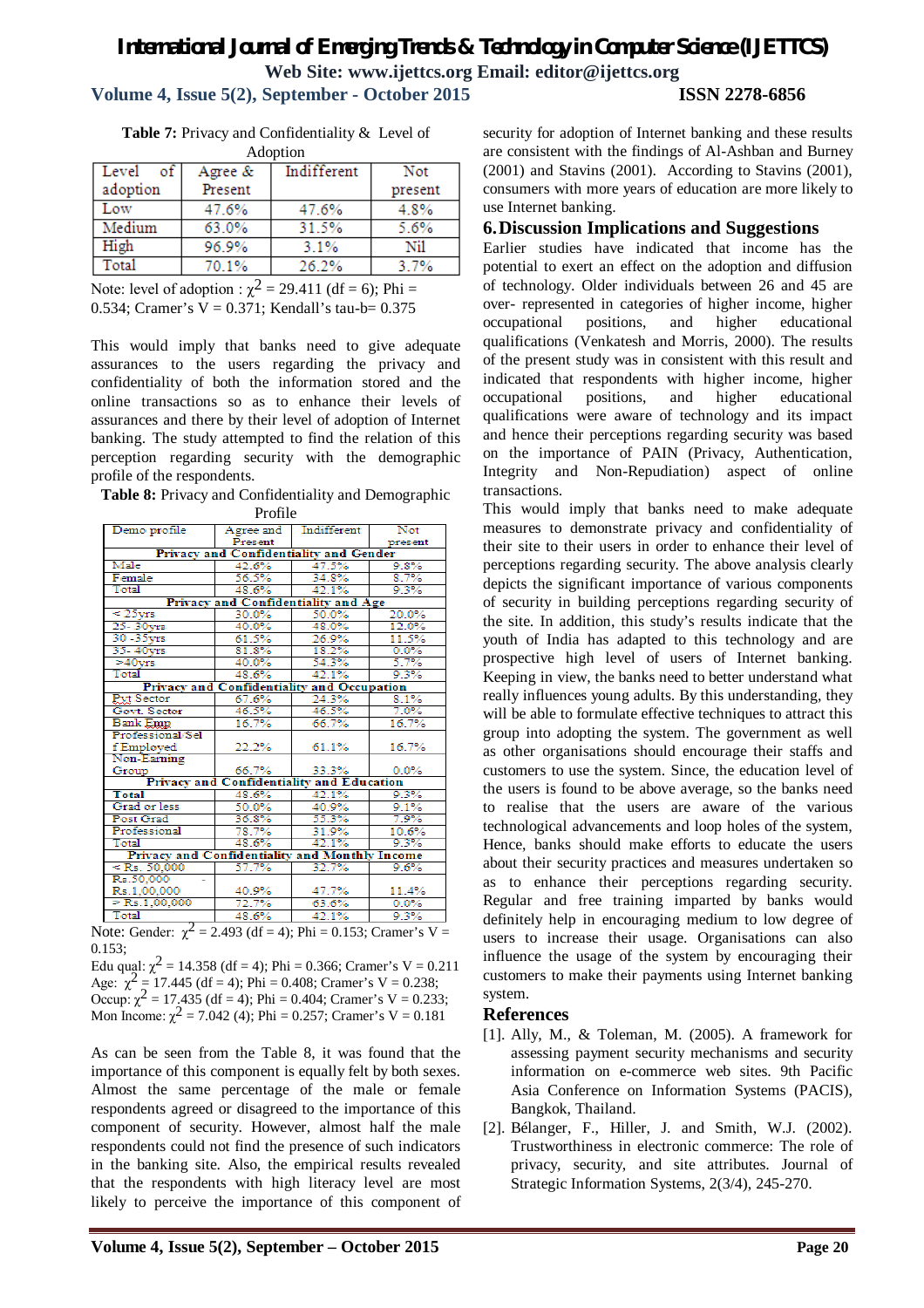**Volume 4, Issue 5(2), September - October 2015 ISSN 2278-6856**

- [3]. Chellappa, R. (2003). Consumers' trust in electronic commerce transactions (Working Paper, ebizlab). Marshall School of Business, USC.
- [4]. Delgado, J., Hernando, I. and Nieto, M. J. (2004). Do European Primarily Internet Banks Show Scale and Experience Efficiencies? Working Paper No. 0412, Banco de Espana, Madrid.
- [5]. Delgado, J., Hernando, I. and Nieto, M. J. (2006). Do European Primarily Internet Banks Show Scale and Experience Efficiencies? European Financial Management.
- [6]. DeYoung, R (2001a). The Financial Performance of Pure Play Internet Banks. Economic Perspectives, Vol. 25 No. 1, pp. 60-75.
- [7]. DeYoung, R. (2001b). The Financial Progress of Pure-Play Internet Banks. BIS Papers No 7, November.
- [8]. DeYoung, R. (2001c). Learning-by-Doing, Scale Efficiencies, and Financial Performance at Internet-Only Banks. Working Paper 2001-06, Federal Reserve Bank of Chicago, September.
- [9]. DeYoung, R. and Rice, T. (2003). Noninterest Income and Financial Performance at U.S. Commercial Banks. Emerging Issues Series, Supervision and Regulation Department, Federal Reserve Bank of Chicago.
- [10].DeYoung, R. (2005). The Performance of Internetbased Business Models: Evidence from the Banking Industry. Journal of Business, 78, 3, 893-947.
- [11].DeYoung, R., Lang, W. W. and Nolle, D. E. (2006). How the Internet Affects Output and Performance at Community Banks. Journal of Banking and Finance .
- [12].DiDio, Laura. (1998). Beta Testers Endorse Echecks. Computerworld, 32, 57.
- [13].Doney, P. and Cannon, J., 1997. An examination of the nature of trust in buyer-seller relationships. Journal of Marketing 61, 35-51.
- [14].Egland, Kori L., Karen Furst, Daniel E. Nolle, Douglas Robertson (1998). Banking over the Internet. Quarterly Journal, 17(4), Office of the Controller of the Currency, December.
- [15].Grabner-Kräuter S, Faullant R (2008), "Consumer acceptance of internet banking: the influence of internet trust," International Journal of bank marketing, 26(7): 483-504
- [16].Grandison, T., and Sloman, M. (2000). A survey of trust in Internet Applications. IEEE.
- [17].Hasan, I., Maccario, A. and Zazzara, C. (2002). Do Internet Activities Add Value? The Italian Bank Experience. Working Paper, Berkley Research Center, New York University.
- [18].Hassan, M.K and Bashir, A. H. M. (2003). Determinants of Islamic Banking Profitability. Paper presented at the Economic Research Forum (ERF) 10th Annual Conference, Marrakesh-Morocco, 16-18 December.
- [19].Haque A. et al (2009). Issues of E-Banking Transaction: An Empirical Investigation on

Malaysian Customers Perception. Journal of applied Sciences.

- [20].Hernandez JMC, Mazzon JA (2007). Adoption of internet banking: proposition and implementation of an integrated methodology approach, International J. Bank Mark. 25 (2): 72-88.
- [21].Hernando, I. and Nieto, M. J. (2005). Is the Internet Delivery Channel Changing Banks. Performance? The Case of Spanish Banks. Banco de Espana, Unpublished Manuscript.
- [22].Hickman, Meredith. (1999). Internet Banking: Transaction to Active Selling. Bank Systems and Technology, 36, 3–14.
- [23].Kim, K. and Prabhakar, B. (2000), "Initial Trust, Perceived Risk, and the Adoption of Internet Banking", pp 537-543
- [24].Knorr, K., & Röhrig, S. (2000). Security of electronic business applications: structure and quantification. Paper presented at the proceedings of the First International Conference on Electronic Commerce and Web Technologies
- [25].Laforet, S & Li, X. (2005). Consumers' attitudes towards online and mobile banking in China. International Journal of Bank Marketing. vol. 23, no. 5, pp. 362-380.
- [26].Maijala, V. (2004). Outlook of the information security in e-business
- [27].Mukherjee A, Nath P (2007). Role of electronic trust in online retailing–a reexamination of commitmenttrust theory. European Journal of Marketing 41: (9/10): 1173–1202.
- [28].Sareen M. (2012), Relationship between types of trust and level of adoption of Internet banking, Problems and Perspectives in Management, Volume 10, Issue 1, 82-92.
- [29].Schneier, B. (2005). Two-factor authentication.Too little, too late, Communications of the ACM, 48(4), 136.
- [30].Suh, B., and Han, I.(2002). Effects of trust on customer acceptance of Internet banking. Electronic Commerce Research and Applications, 1, 247-263
- [31].Yousafzai, S., Pallister, J. & Foxall, G. (2003). A proposed model of e-trust for electronic banking, Technovation, 23 (11), pp. 847-860
- [32].Yousafzai S. Pallister J.G. & Foxall G.R. (2005). Strategies for building and communicating trust in electronic banking: A field experiment, Psychology & Marketing, 22 (2), pp. 181-201. 50.
- [33].Yousafzai S. Pallister J.G. & Foxall G.R. (2009). Multidimensional role of trust in Internet banking adoption, The Service Industries Journal, 29 (5), pp. 591-605